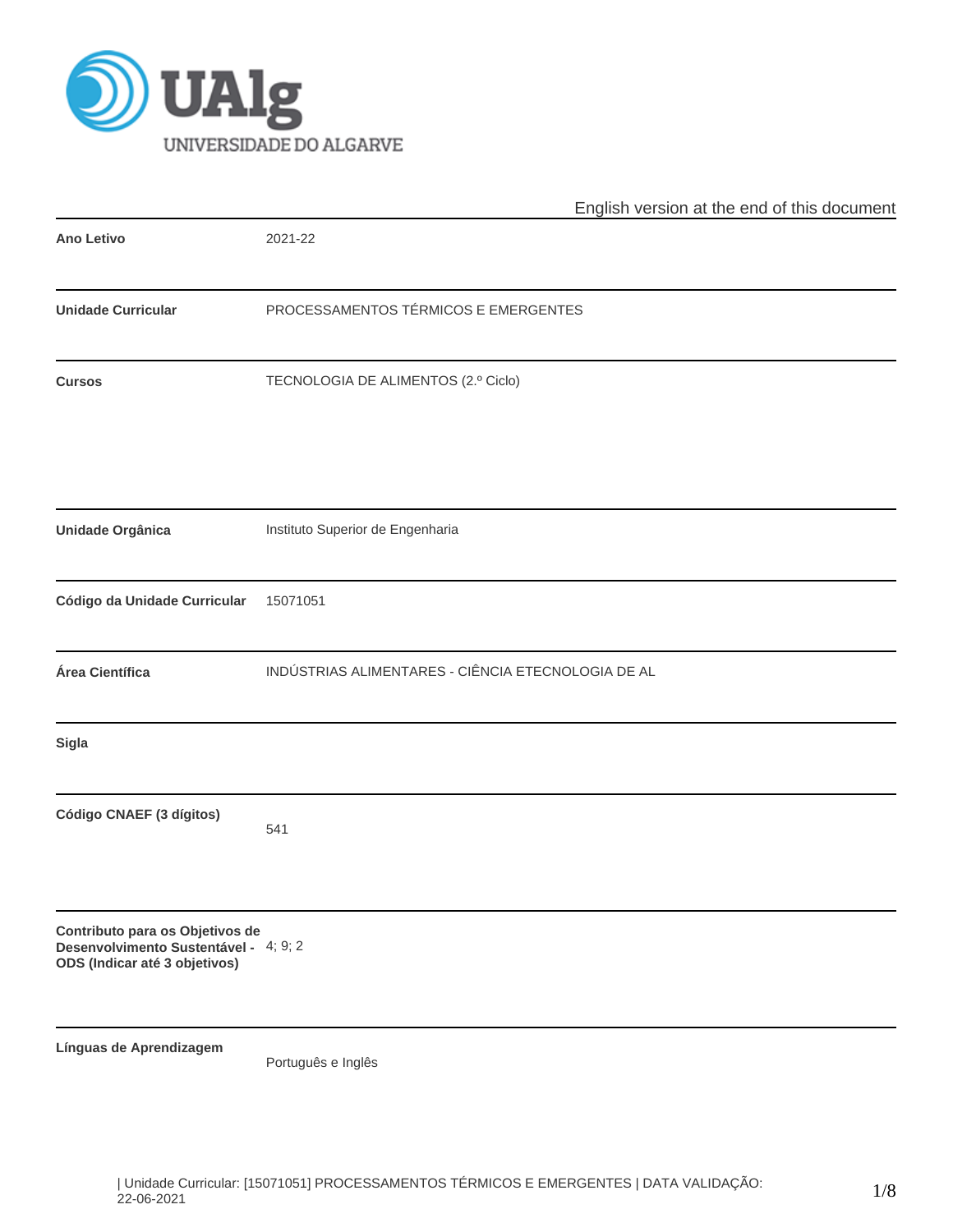

**Modalidade de ensino**

Presencial

**Docente Responsável Mariano Sousa da Cruz** 

| <b>HORAS DE CONTACTO (*)</b><br><b>AULA</b><br>I DOCENT<br>ΊPΓ<br>'RMA.<br>$\mathbf{A}$ i |
|-------------------------------------------------------------------------------------------|
|-------------------------------------------------------------------------------------------|

\* Para turmas lecionadas conjuntamente, apenas é contabilizada a carga horária de uma delas.

| ANO | <b>PERIODO DE FUNCIONAMENTO*</b> | <b>HORAS DE CONTACTO</b> | I HORAS TOTAIS DE TRABALHO | <b>ECTS</b> |
|-----|----------------------------------|--------------------------|----------------------------|-------------|
|     |                                  | 15T: 30TP: 5OT           | 140                        |             |

\* A-Anual;S-Semestral;Q-Quadrimestral;T-Trimestral

### **Precedências**

Sem precedências

### **Conhecimentos Prévios recomendados**

Tecnologia Alimentar I e II

# **Objetivos de aprendizagem (conhecimentos, aptidões e competências)**

A. Quais os processos térmicos usados no processamento de alimentos.

B. Quais os processos emergentes usados no processamento de alimentos com vista à obtenção de produtos alimentares de melhor qualidade

C. Operar ou observar equipamento usado na conservação de processos com o conhecimento do mecanismo do processo de conservação empregue e os efeitos das operações unitárias individuais nas propriedades dos alimentos.

D. Avaliar o efeito do processamento nas propriedades nutricionais de um alimento.

E. Saber realizar estudos comparativos entre processos emergentes e processos tradicionais de modo a uma possível substituição destes por aqueles sempre que desejado.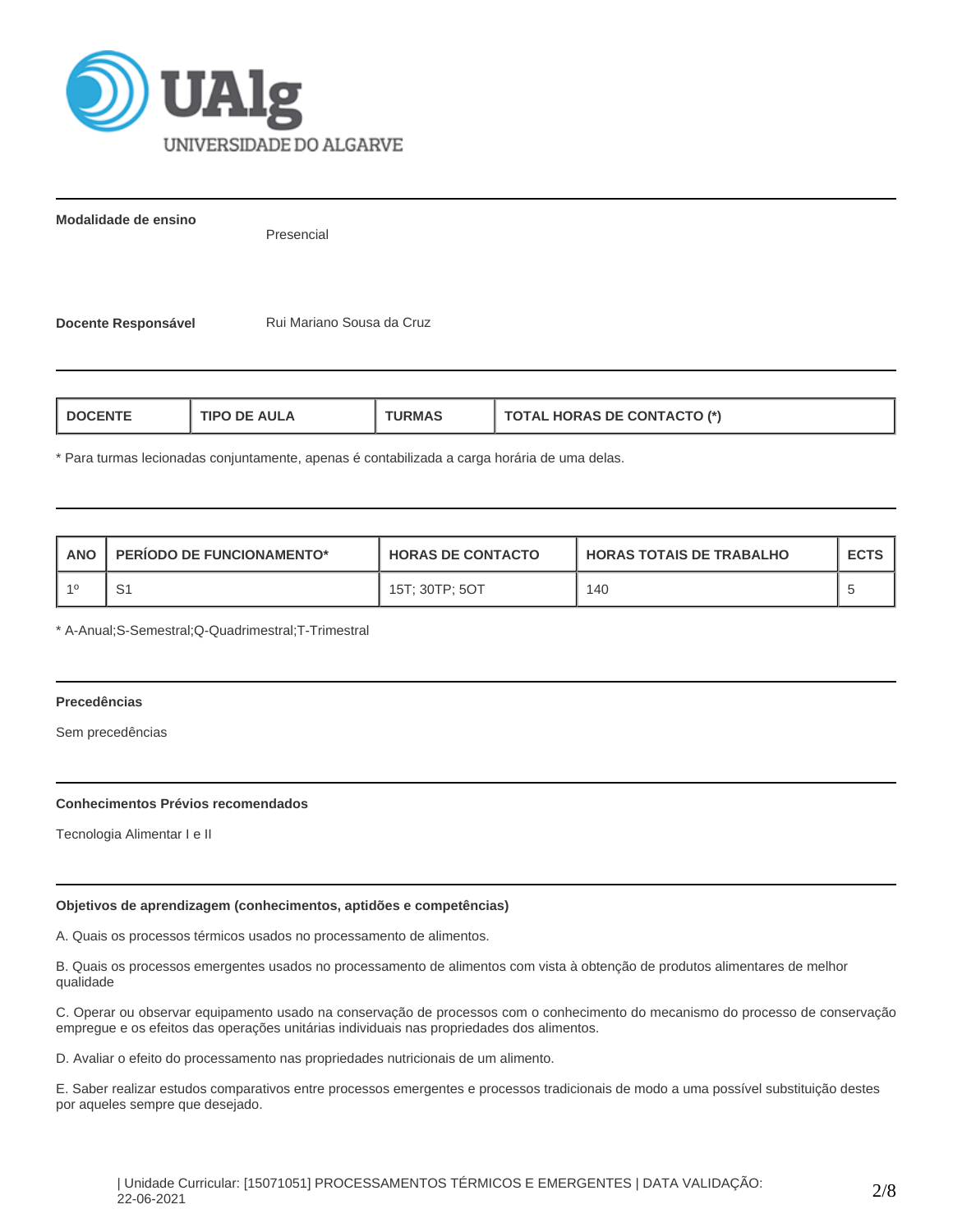

# **Conteúdos programáticos**

- 1. Processos Térmicos de conservação.
- 1.1 Tipos de processos térmicos: em contínuo e em descontínuo (enlatados) ou Batch.
- 1.2 Vapor ou água quente: branqueamento, pasteurização, esterilização.
- 1.3 Microondas. Mecanismos do Aquecimento por microondas.
- 1.4 Aquecimento Ómico: Mecanismo do aquecimento ómico (lei de Ohm), condutividade eléctrica.
- 1.5 Extrusão. Extrusores. Produção de calor. Etapas do processo de extrusão.
- 1.6 Verificação do processo térmico/Validação.
- 2. Processos de conservação sem aquecimento.
- 2.1 Alta Pressão. Pressão hidrostática.
- 2.2 Campo Magnético Oscilatório.
- 2.3 Pulsos Elétricos. Intensidade de campo elétrico.
- 2.4 Irradiação.
- 2.5 Pulsos de luz de alta intensidade. Intensidade da luz UV.
- 2.6 Ultra-sonicação.
- 2.7 Ozonização.
- 2.8 Impregnação por vácuo. Pressão de vácuo.
- 2.9 Verificação do Processo não-térmico/Validação.

3. Processos de conservação combinados. Tecnologias barreira. Embalagens ativas.

# **Metodologias de ensino (avaliação incluída)**

Exposição teórica; Resolução de exercícios/problemas; Aulas práticas laboratoriais sobre processamentos térmicos e emergentes.

Componente teórica- 50% (1 frequência)

Componente prática- 50% (desempenho e relatórios das aulas práticas laboratoriais)

A avaliação pode também ser feita por exame final teórico (50%) que fará média com a nota da componente prática (50%).

Não serão aprovados os alunos que não consigam atingir a nota mínima de 10 valores em qualquer das componentes.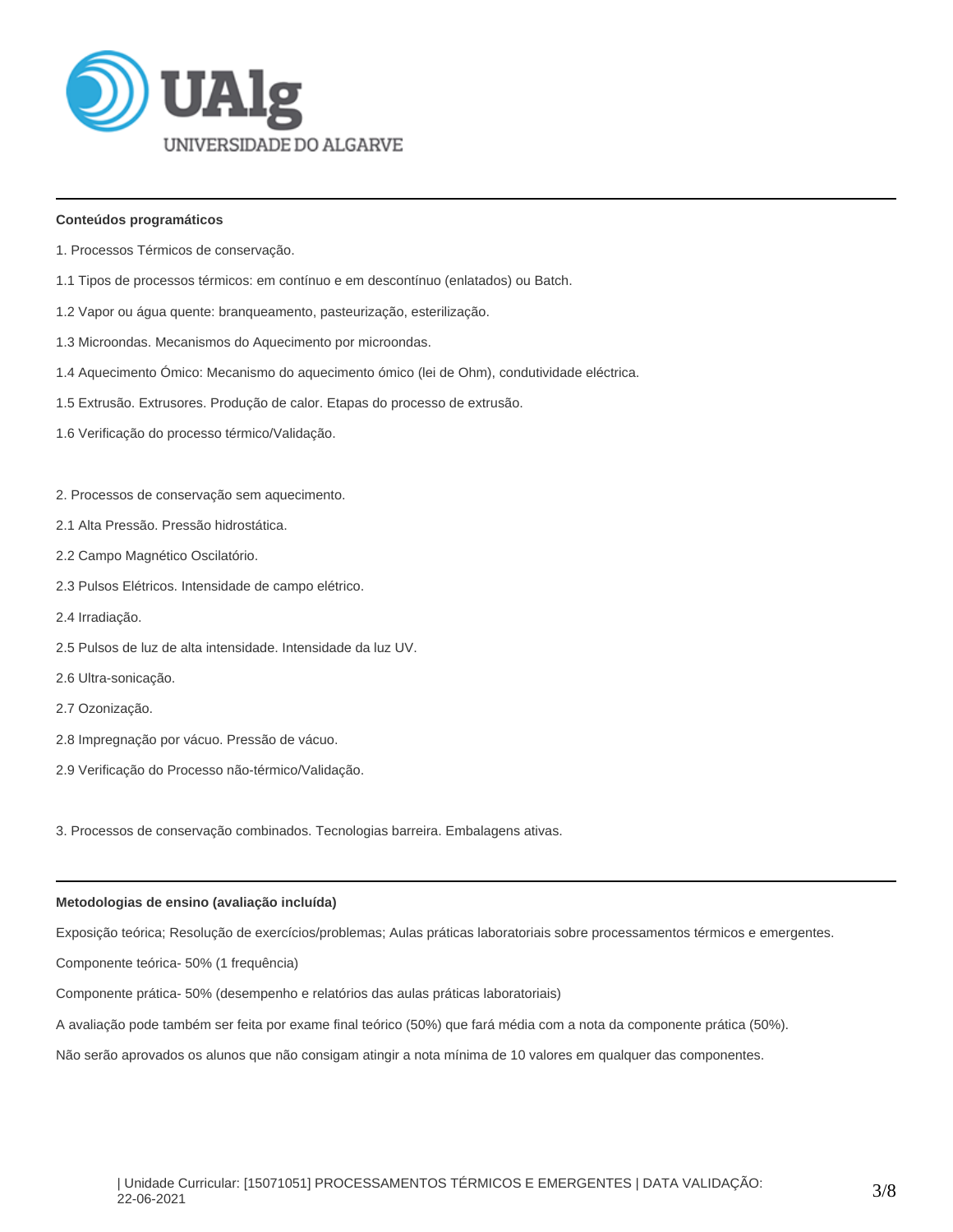

# **Bibliografia principal**

Barbosa-Cánovas, G.V., and Gould, G.W. (2000). Innovations in Food Processing (Food Preservation Technology Series) CRC Press.

Cruz, R.M.S., Khmelinskii, I., and Vieira, M.C. (2013). Ultrasound applications in food technology in: Advances in Food Science and Nutrition 2. Eds. Thomas, S. Visakh, P.M., Iturriaga, L.B., Ribotta, P.D. Scrivener Publishing, MA, USA.

Schubert, H., and Regier, M. (Eds). (2005). The Microwave Processing of Foods. Woodhead Publishing Series in Food Science, Technology and Nutrition. Woodhead Publishing.

Singh, R.P., and Heldman, D.R. (2014). Introduction to Food Engineering. 5th Edition, Academic Press, Inc.

Sun, D.W. (2005). Emerging Technologies for Food Processing. Academic Press.

Zhang, H., Barbosa-Cánovas, G.V., Balasubramaniam, V., Dunne, C.P., and Farkas, D. (Eds). (2011) Nonthermal Processing Technologies for Food. Chicago: IFT Press, Wiley-Blackwell.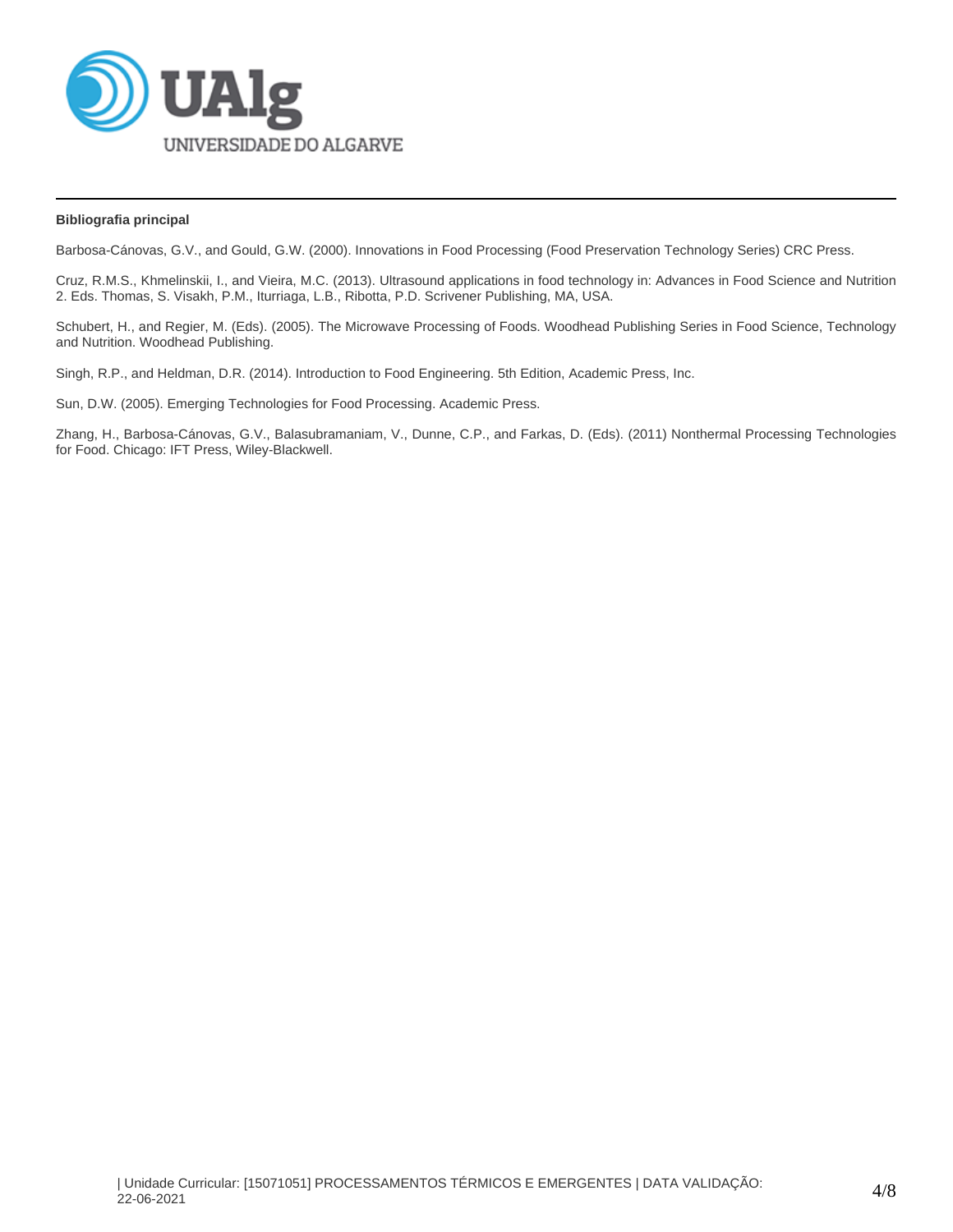

| <b>Academic Year</b>                                                                                   | 2021-22                                      |
|--------------------------------------------------------------------------------------------------------|----------------------------------------------|
| <b>Course unit</b>                                                                                     | THERMAL AND EMERGENT PROCESSES               |
| <b>Courses</b>                                                                                         | FOOD TECHNOLOGY (2.º Ciclo)<br>Common Branch |
| <b>Faculty / School</b>                                                                                | INSTITUTE OF ENGINEERING                     |
| <b>Main Scientific Area</b>                                                                            |                                              |
| Acronym                                                                                                |                                              |
| <b>CNAEF code (3 digits)</b>                                                                           | 541                                          |
| <b>Contribution to Sustainable</b><br><b>Development Goals - SGD</b><br>(Designate up to 3 objectives) | 4; 9; 2                                      |
| Language of instruction                                                                                | Portuguese and English                       |
| <b>Teaching/Learning modality</b>                                                                      | Presential                                   |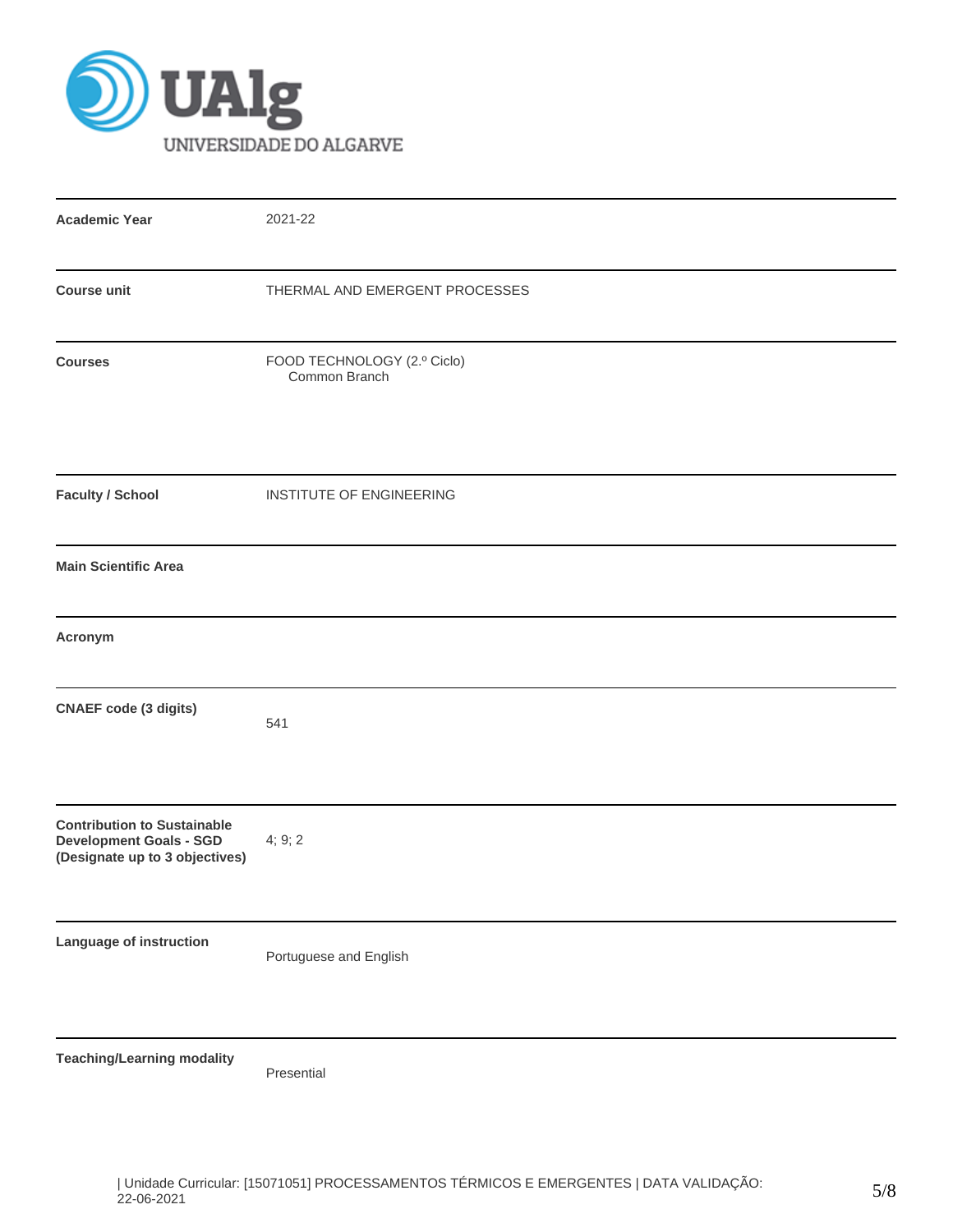

**Coordinating teacher** Rui Mariano Sousa da Cruz

| . .<br>ѕтатт<br>1.94911117<br>$\overline{\phantom{0}}$ | ™vpe |  | purs |
|--------------------------------------------------------|------|--|------|
|--------------------------------------------------------|------|--|------|

\* For classes taught jointly, it is only accounted the workload of one.

| <b>Contact hours</b> | тn   |     |   |    |     | `otal                                                                                                                        |
|----------------------|------|-----|---|----|-----|------------------------------------------------------------------------------------------------------------------------------|
|                      | ll30 | ll( | Ш | ∣⊾ | IІC | ، ۱۲                                                                                                                         |
|                      |      |     |   |    |     | T. Theoretical: TD. Theoretical and prootical : DL. Drastical and laboratorial: TC. Eight Wark: C. Caminar: E. Training: OT. |

T - Theoretical; TP - Theoretical and practical ; PL - Practical and laboratorial; TC - Field Work; S - Seminar; E - Training; OT - Tutorial; O - Other

#### **Pre-requisites**

no pre-requisites

### **Prior knowledge and skills**

Food Technology I and II

# **The students intended learning outcomes (knowledge, skills and competences)**

A. All the existing emergent processes available to preserve food products.

B. All the existing emergent processes available to preserve food products with better quality and their specificity towards food products.

C. To operate or observe equipment used in preservation processes with an understanding of the mechanism of preservation employed and the effects of the individual unit operations applied on food properties.

D. To access the effect of the preservation process on the nutritional properties of a food product.

E. Perform comparative studies between innovative and traditional processes in order to enable its possible replacement when desired.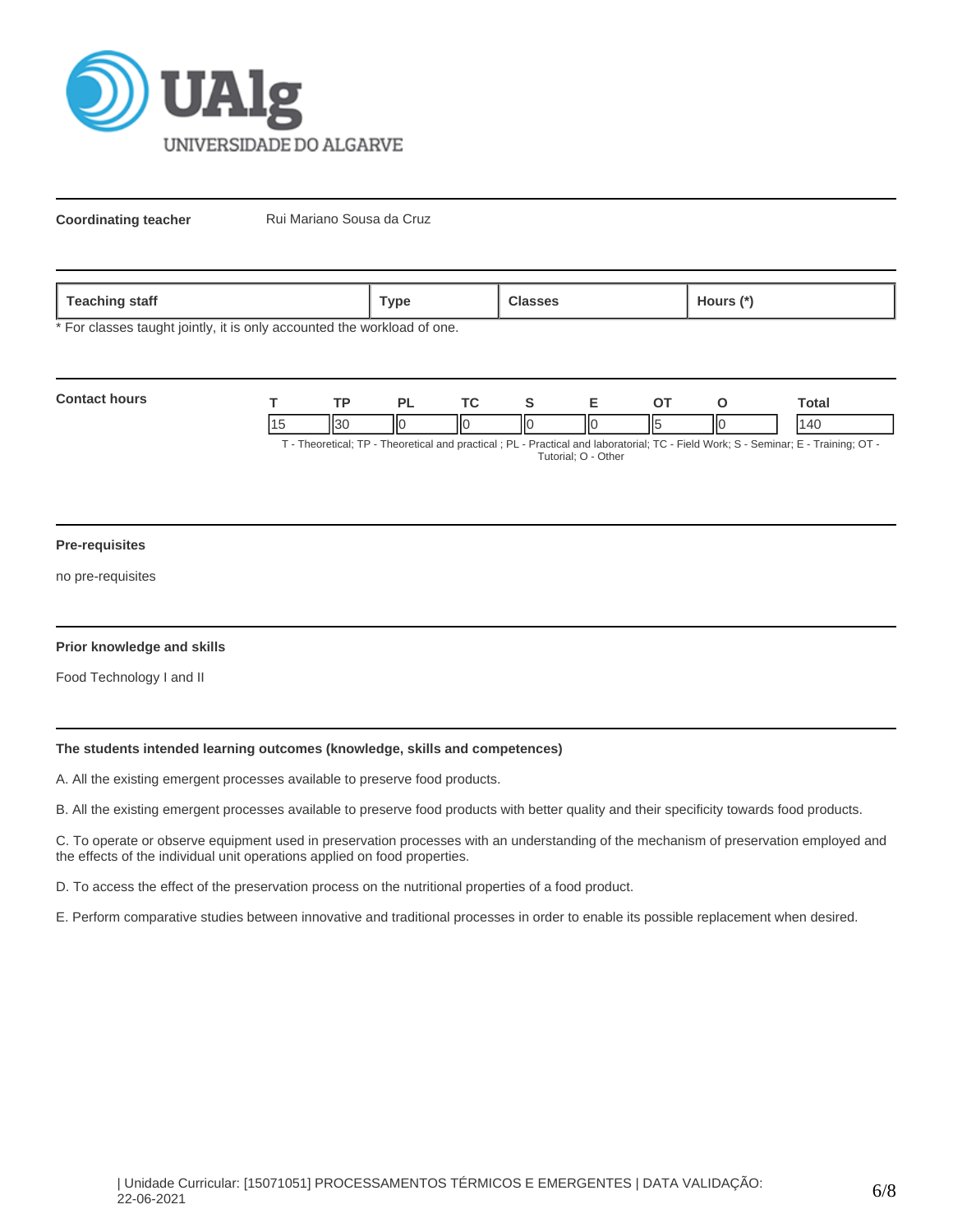

# **Syllabus**

- 1. Preservation processes with heating.
- 1.1 Types of heat processing: continuous, non-continuous (canning) or batch process.
- 1.2 Steam or hot water: blanching, pasteurization, sterilization.
- 1.3 Microwaves: microwave heating mechanisms.
- 1.4 Ohmic heating. Mechanism of action. (Ohm's law), Electrical conductivity.
- 1.5 Extrusion. Extruders. Production of heat. Stages of the extrusion process.
- 1.6 Thermal process assessment/validation.
- 2. Preservation processes without heating.
- 2.1 High Pressure. Hydrostatic pressure.
- 2.2 Oscillating Magnetic Fields.
- 2.3 Electrical Pulses. Electric field intensity.
- 2.4 Irradiation.
- 2.5 High intensity light pulses. Intensity of UV light.
- 2.6 Ultrasonication.
- 2.7 Ozonization.
- 2.8 Vacuum impregnation. Vacuum pressure.
- 2.9 Non-thermal Process assessment/validation.

3. Combining preservation processes. Hurdle technology. Active packaging.

### **Teaching methodologies (including evaluation)**

Lectures; Exercises/problems solving; Practical lab classes regarding the thermal and emergent processes.

Theoretical component- 50% (1 exam)

Practical component- 50% (performance and reports of practical laboratory classes)

The evaluation can also be made by theoretical final exam (50%) that will do average with the grade of the practical component (50%).

Students who fail to achieve a minimum score of 10 in any of the components will not be approved.